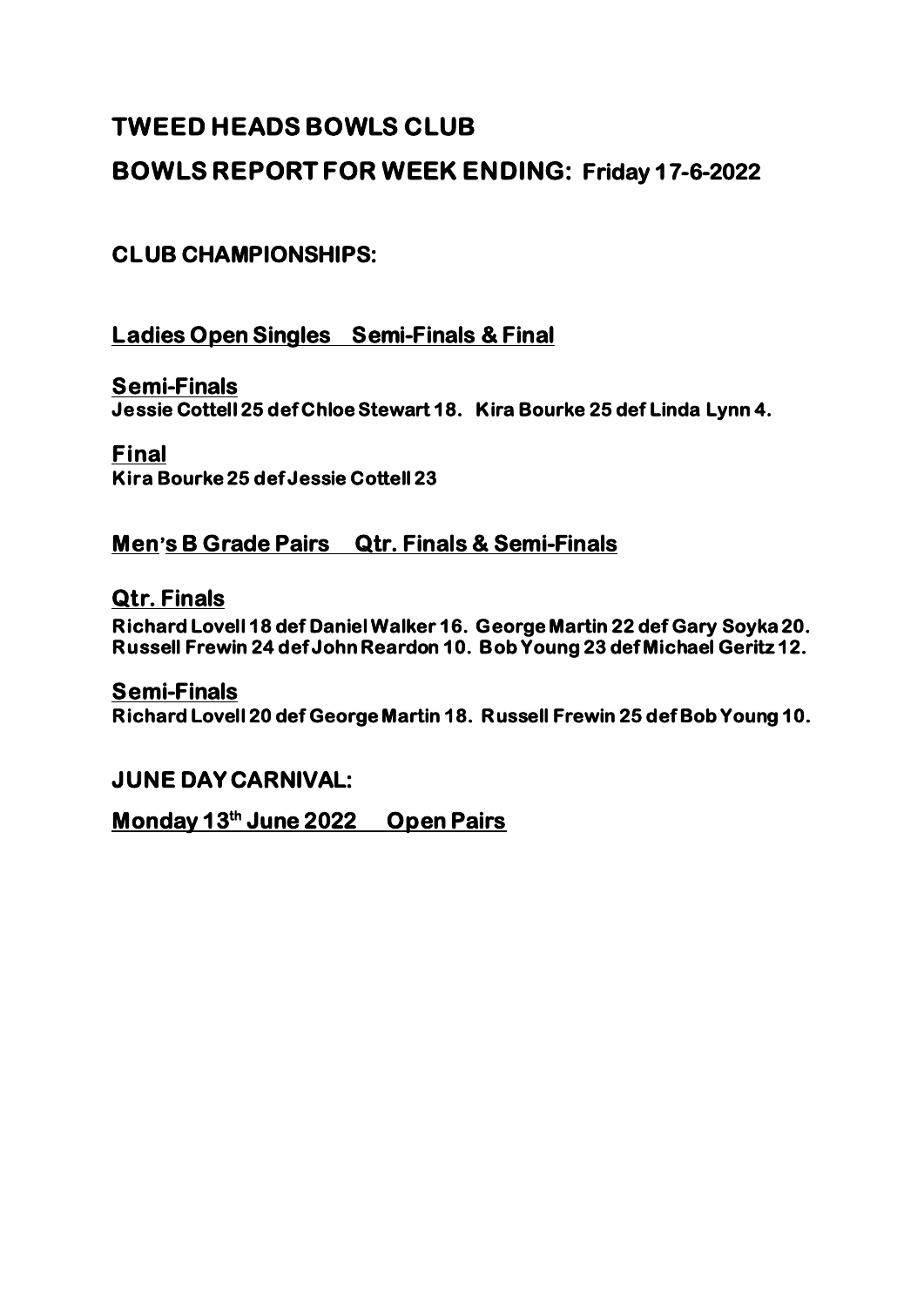| 1st                 | <b>Michael Geritz &amp; Clinton Bailey</b> | $4 W + 56$ | \$650 |
|---------------------|--------------------------------------------|------------|-------|
| 2nd                 | <b>Steve Gliddon &amp; Phil Westcott</b>   | $4W + 47$  | \$400 |
| 3rd                 | Peter Retallack & Brad Gillingham          | $4 W + 46$ | \$300 |
| 4th                 | <b>Blake Nairn &amp; Thor Shannon</b>      | $4 W + 38$ | \$200 |
| 5th                 | Don Cooper & Jeff Rakin                    | $4 W + 36$ | \$150 |
| 6th                 | <b>Ron Keating &amp; Rod Phillips</b>      | $4 W + 32$ | \$100 |
| <b>Margin Rd 3</b>  | Peter Inglis & Ken Hanson                  | 23         | \$50  |
| <b>Margin Rd 4</b>  | <b>Josh Forbes &amp; Warren Cocksedge</b>  | 32         | \$50  |
| <b>Random Prize</b> | Sandra Beckett & Dennis Agnew              |            | \$50  |
| <b>Random Prize</b> | <b>Allan Tannock &amp; Doug Kleinhans</b>  |            | \$50  |

## **SOCIAL BOWLS ROUND-UP:**

**Saturday 11th June 2022 2 Games 12 Ends Pairs (Winners play Winners – Losers play Losers) Winner of Winners 1: Jason Preo & Ashley Kelly. R/Up: Jains Parks & Parksy. Winner of Losers 1: Jen Youl & Max Marriott. R/Up: Vanessa & Craig Holmes.** 

**Sunday 12th June 2022 Green 2: Ian Nixon, Stella & Jeff Bellaro: R/Up: Shan Antaw, Irene Muldoon, Phill Dwyer. Indoor Green: Claire Burns, Col Acton, Peter Darby. R/Up: Ruth Reiter, Jean Finney, Max Reiter.+** 

**Tuesday 14th June 2022 Green 2: Lol Sables, Peter Goldsmith, Bob Young. R/Up: Jill Suvey, Lyn Jaffray. Green 3: Norma Grey, Pauline Kriesch. R/Up: Bernice Bryant, Paul Grant. Indoor Green: Joan Lewis, Irene Muldoon, Marjorie White.**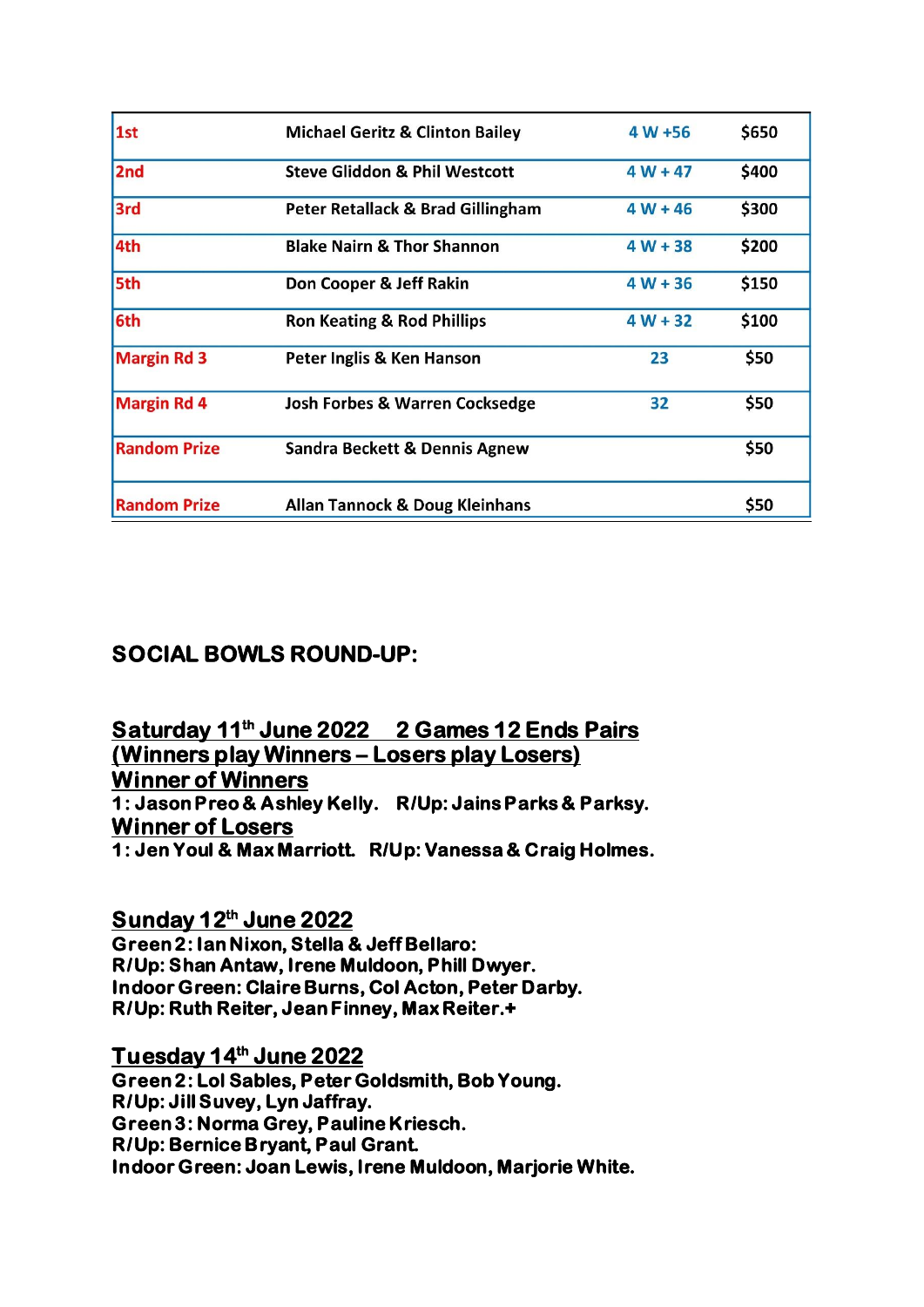**R/Up: Kim Svineyhukowski, Helen Staples, Rod Cooke.** 

**Wednesday 15th June 2022 Green 1: Les Blechynien, Harry Highfield, Mike Leaity. R/Up: Max Marriott, John Griffiths. Green 2: Dave Crowe, Bob ???, Ken Hanson. R/Up: Dave Jones, Paul Harrison. Green 3: Julia Holton, Michael Storey. R/Up: Gillian Hornick, Barbara Whyte. Green 4: Ron Keefer, Neville Batey. R/Up: Terri & David Ridges Indoor Green: Jeff Walter, Ernie Robins, Simon Bass. R/Up: Joan Highfield, Debbi Franzi.** 

**Thursday 16th June 2022 (Ladies Day) No Results Available.** 

**Friday 17th June 2022** 

**Green 1: John Royan, Peter West, B. Duggan. R/Up: Colin Short, Bill Chick, Derreck Hopps. Green 2: Noel Solly, Allan Tannock. R/Up: Lional Viney, Leigh Tynan Green 3: Don Merrell, Trevour Bauerochse. R/Up: Mike Nash, Les Muir, Steve Morris. Indoor Green: Fred Fry, Roger Oldham, Jon Bosisto. R/Up: Bob Chapman, Brian Bevan, Michael Nedjati.**